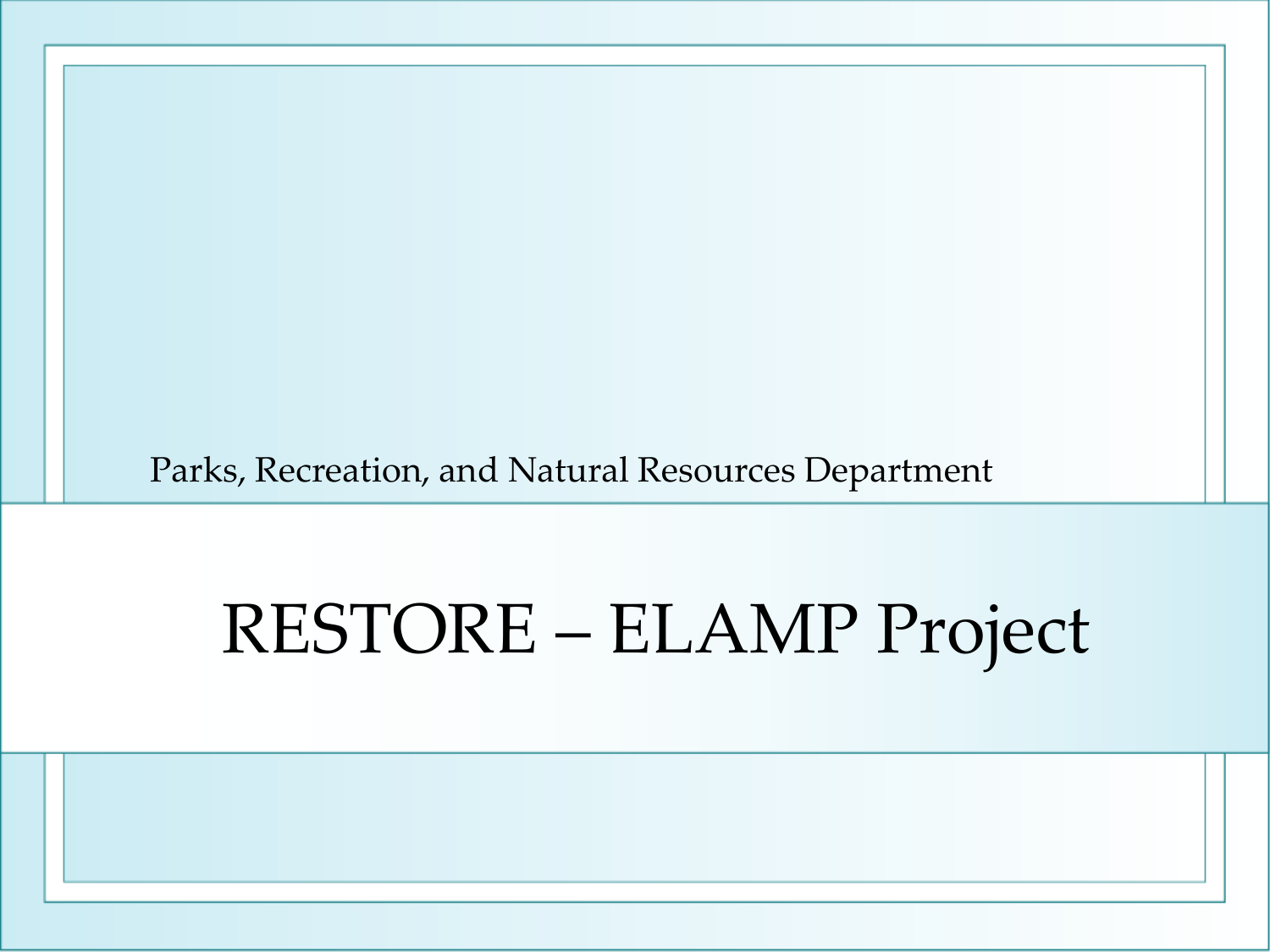# Coastal Marshes Ecological Planning Unit -Acquisition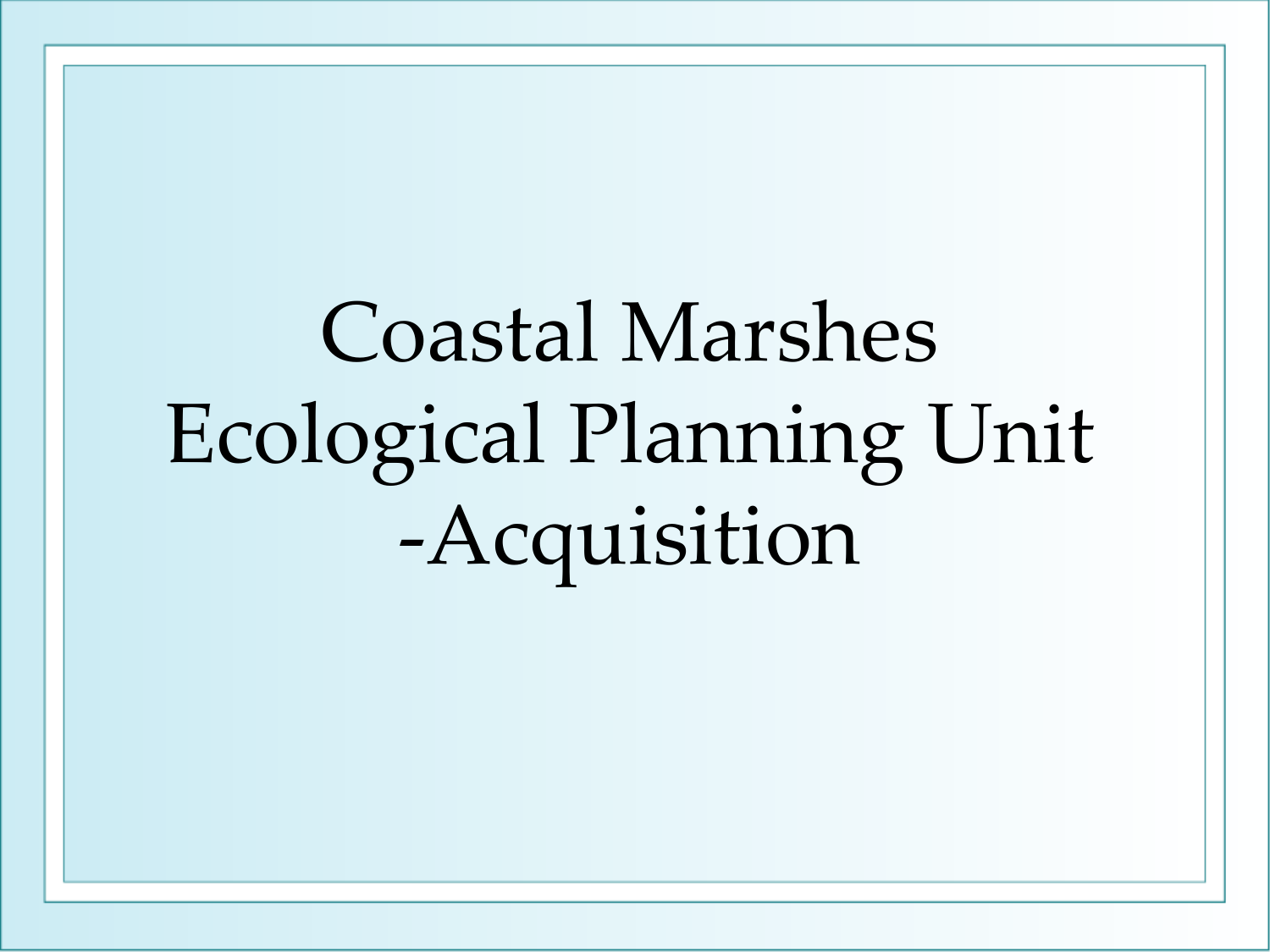### What is an Ecological Planning Unit?

- Areas of particular ecological significance as identified in the adopted 2002 Wildlife Habitat Protection Study
- Areas provide habitat for more than (7) focal wildlife species
- Contain rare natural plant communities
- Areas support various ecosystem services including storm surge and flood protection
- Comprehensive Plan identifies (8) EPU(s)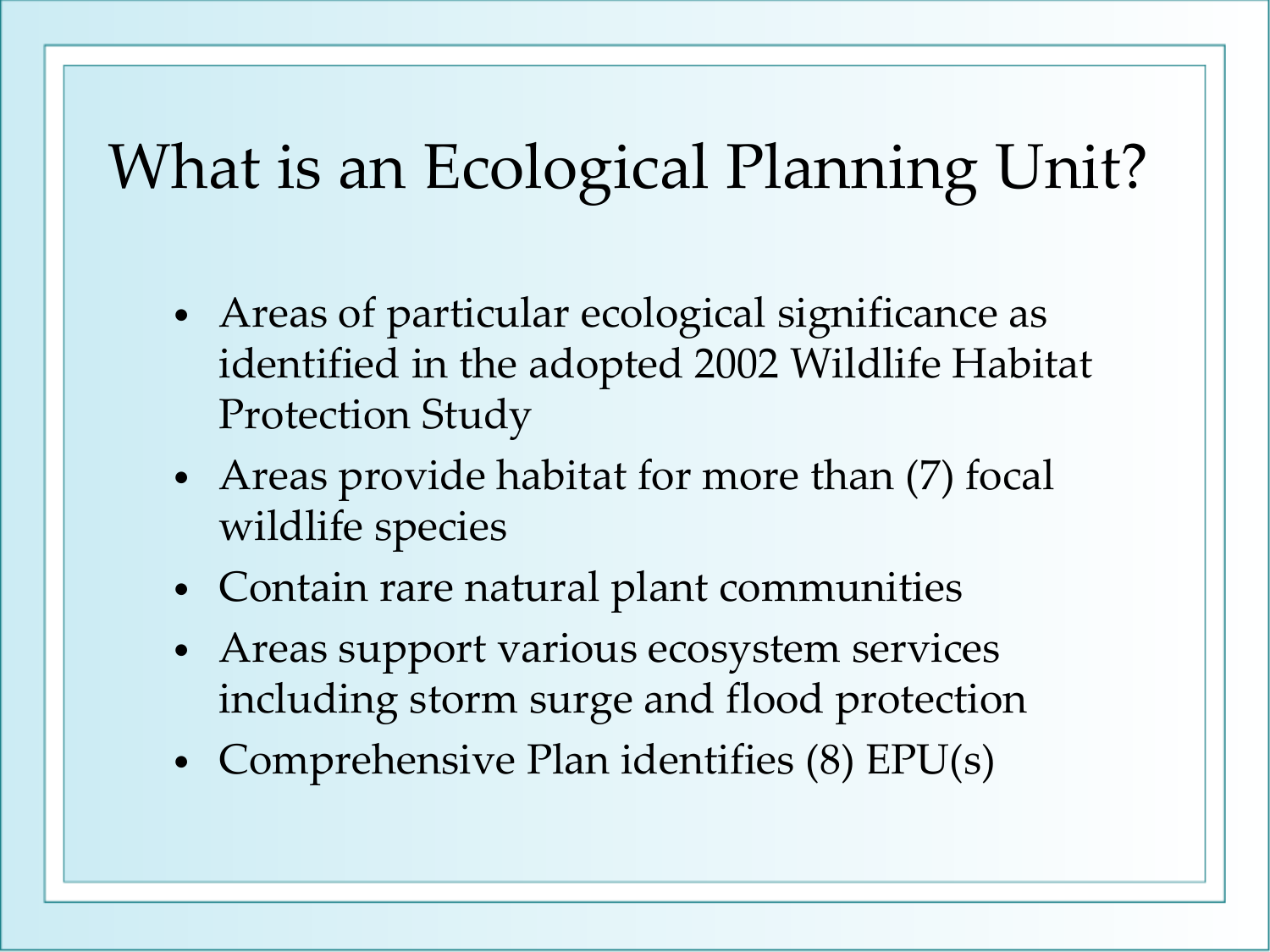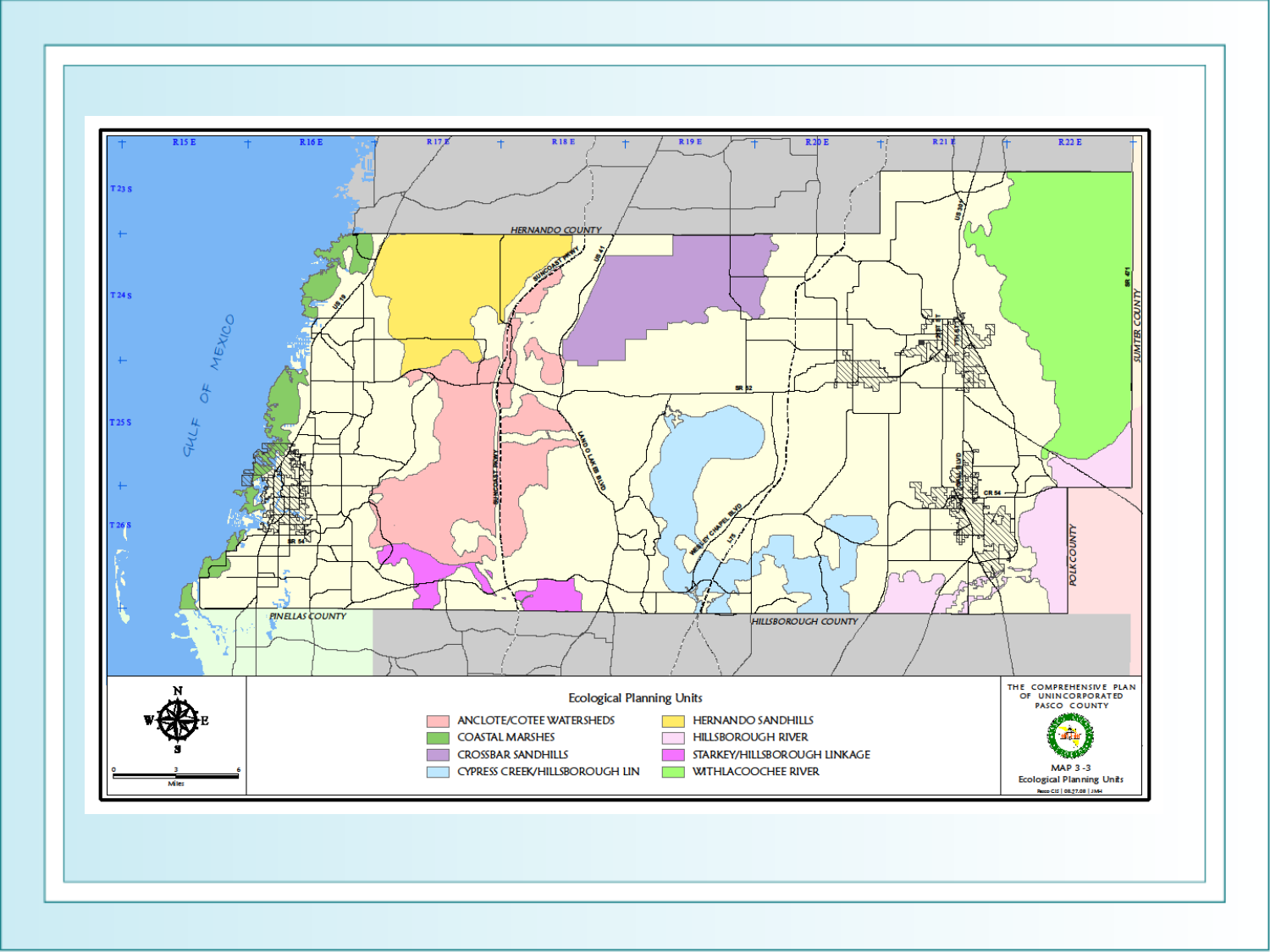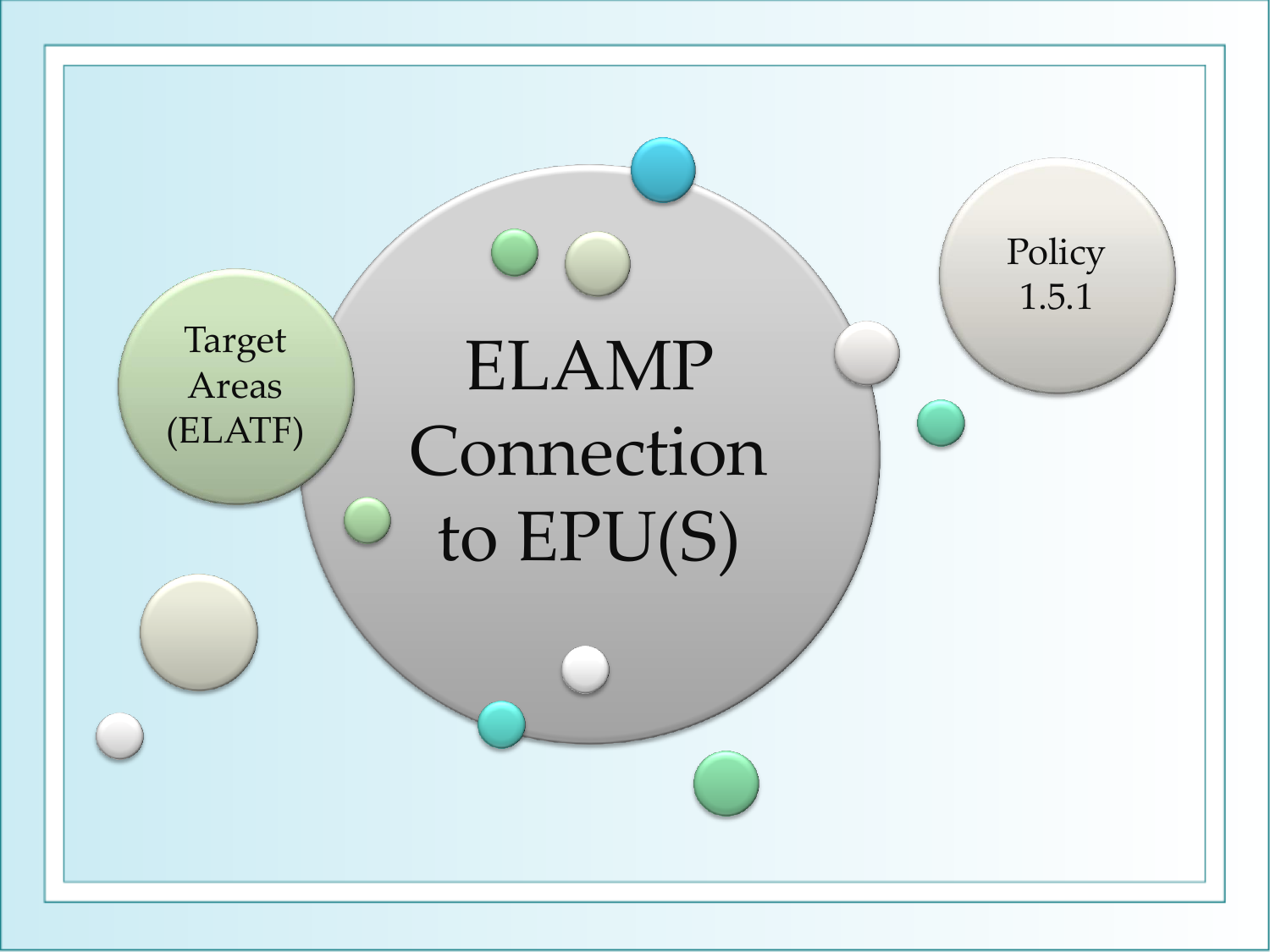### COASTAL MARSHES EPU GOALS:

- Conserve 95% of the overall land area in this EPU;
- □ Protect water quality;
- Eliminate additional impact to wetlands;
- Protect the remaining uplands adjacent to Coastal Marsh wetlands to provide a transition buffer;
- **□ Seek ways to retrofit stormwater draining** through this area; and
- □ Remediate/restore any previous impacts to wetland systems that can be rehabilitated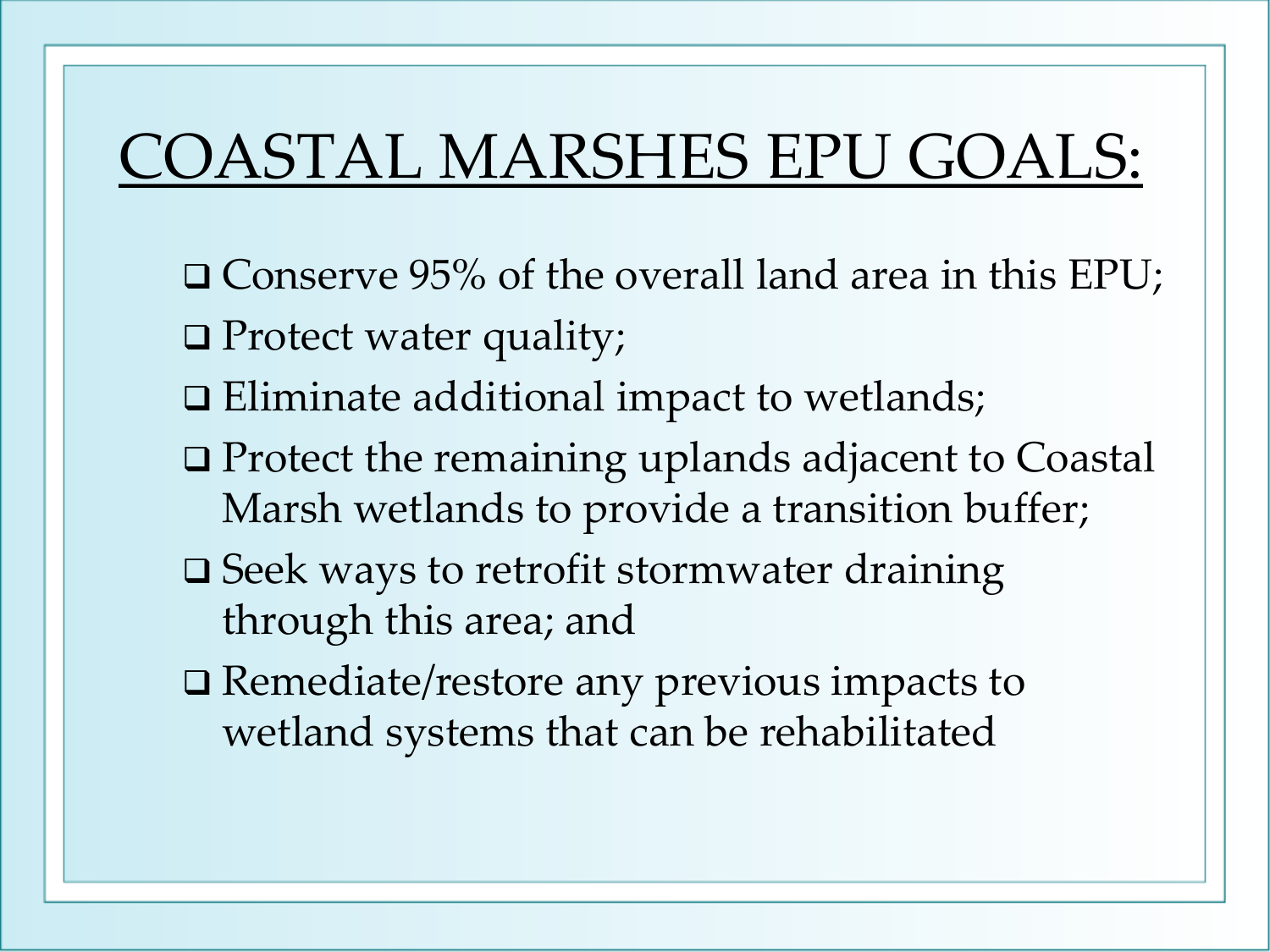### **COASTAL MARHES EPU**

- Coastal EPU consists of coastal wetlands and upland hammocks.
- 8900 acres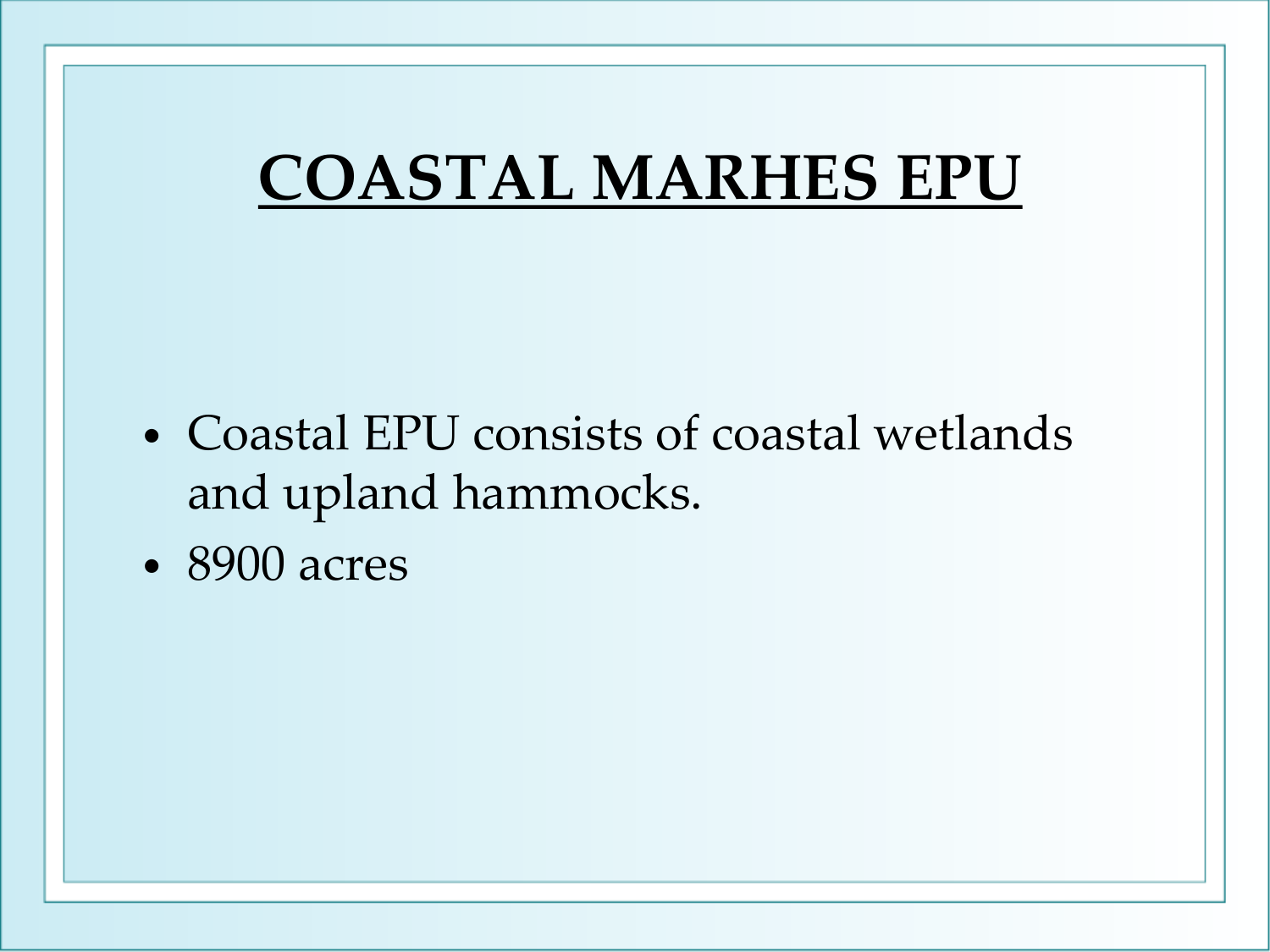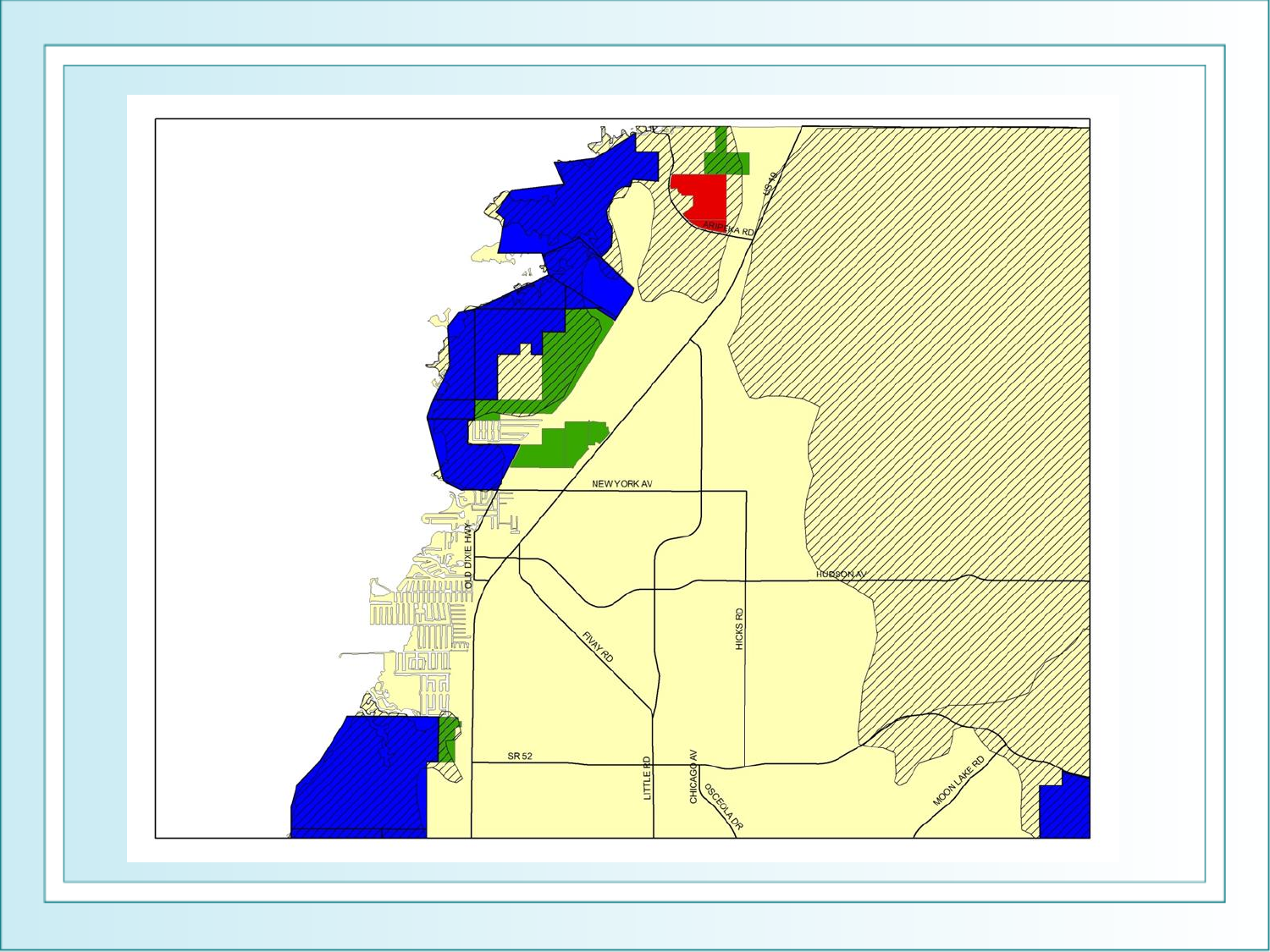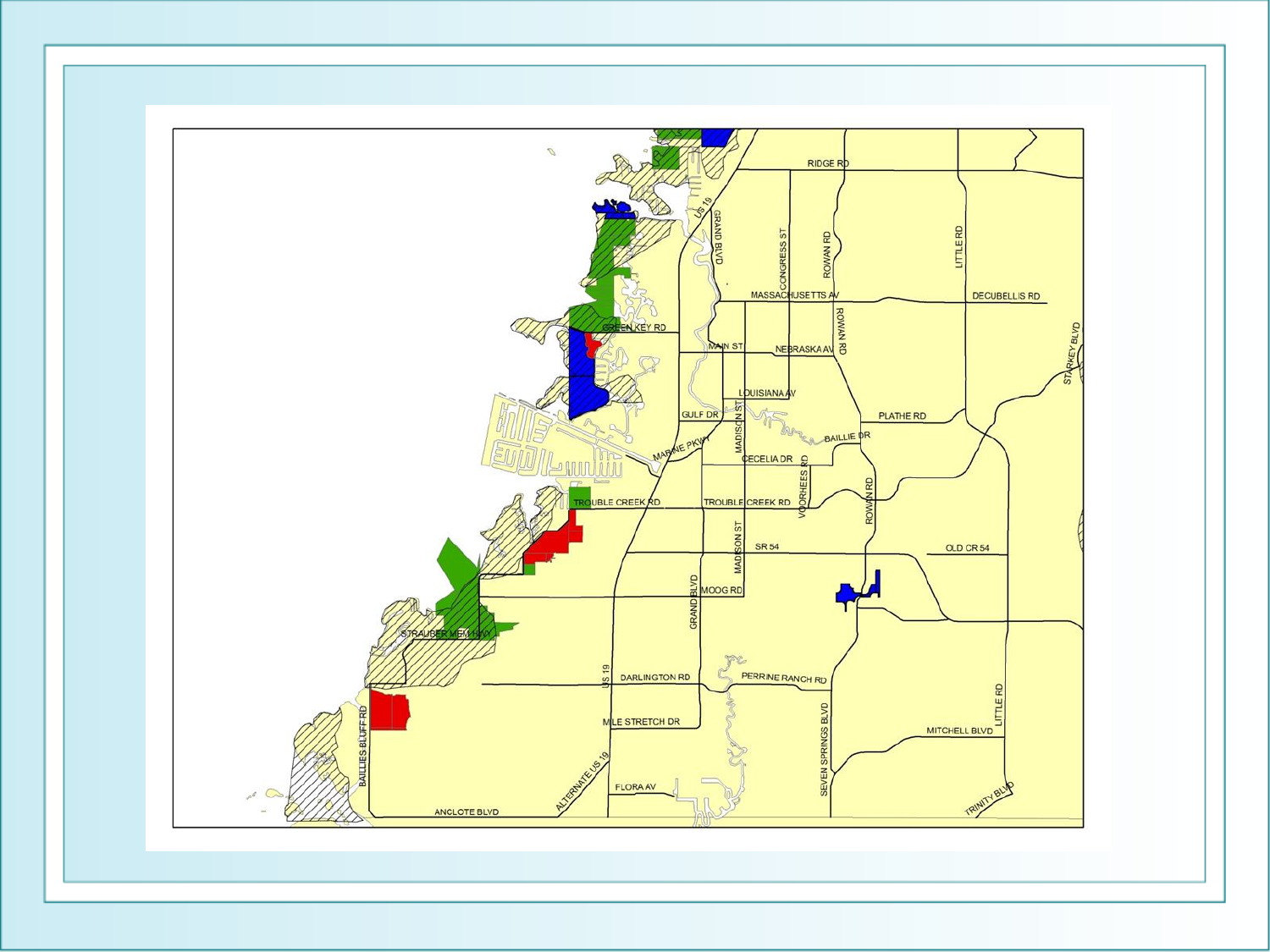### Why Attempt to Partner with RESTORE?

#### **POLICY CON 1.4.4: INTERGOVERNMENTALPARTNERSHIPS**

Pasco County shall actively seek matching funds for the Environmental Lands Acquisition and Management Program from other State and Federal programs, such as the Florida Department of Environmental Protection's Florida Forever Program, the Florida Department of Community Affairs' Florida Communities Trust Program, and the Southwest Florida Water Management District.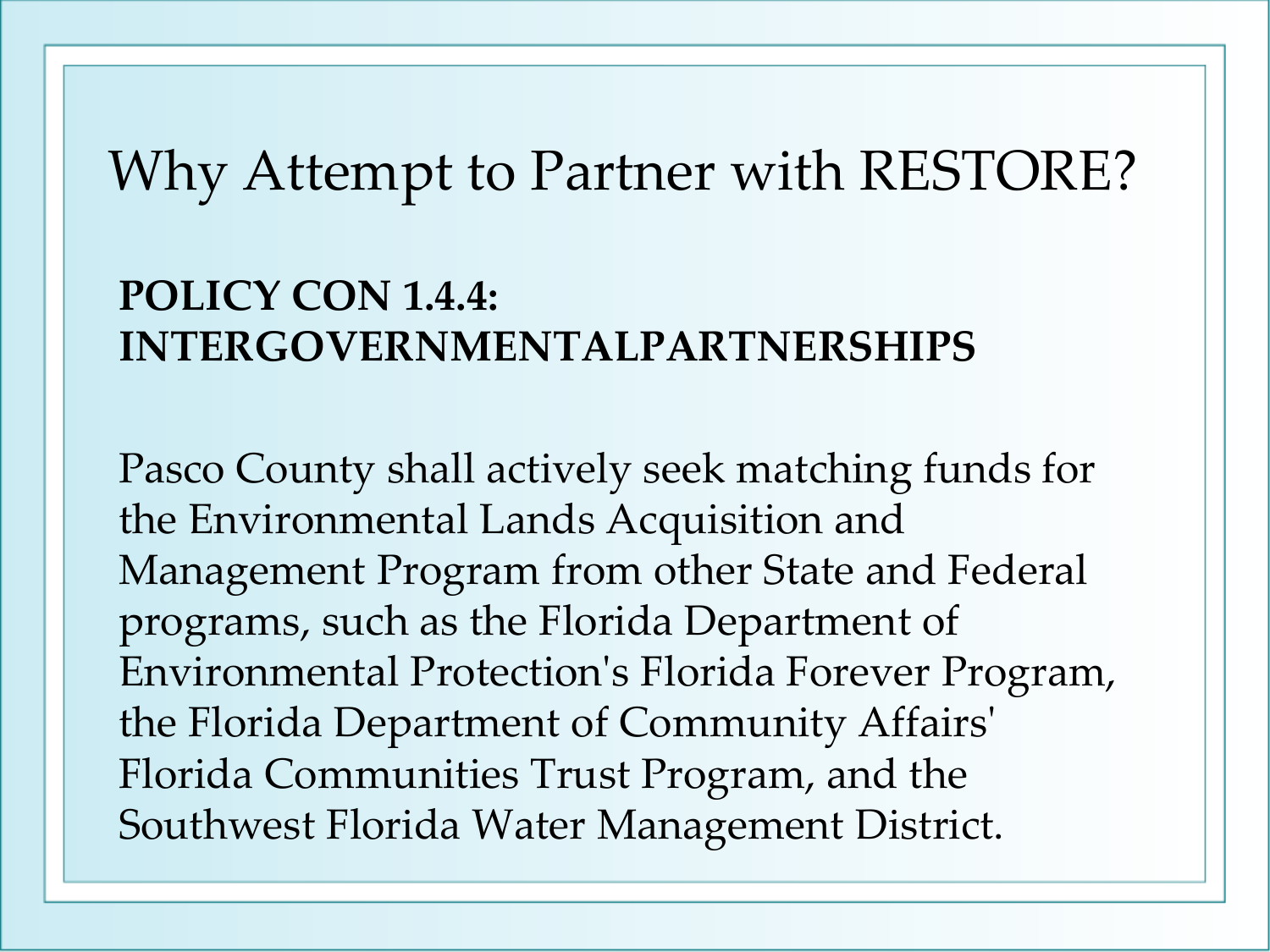### How measures up to RESTORE?

#### 1. Provides Restoration and Protection of Natural Resources (NR)

*5- NR's protected and/or restored via acquisition or active restoration that contributes to either wildlife corridors or ecological planning unit. Actively protects state and federally listed plant and/or animal species. Protection is in perpetuity through conservation easement or other similar instrument.*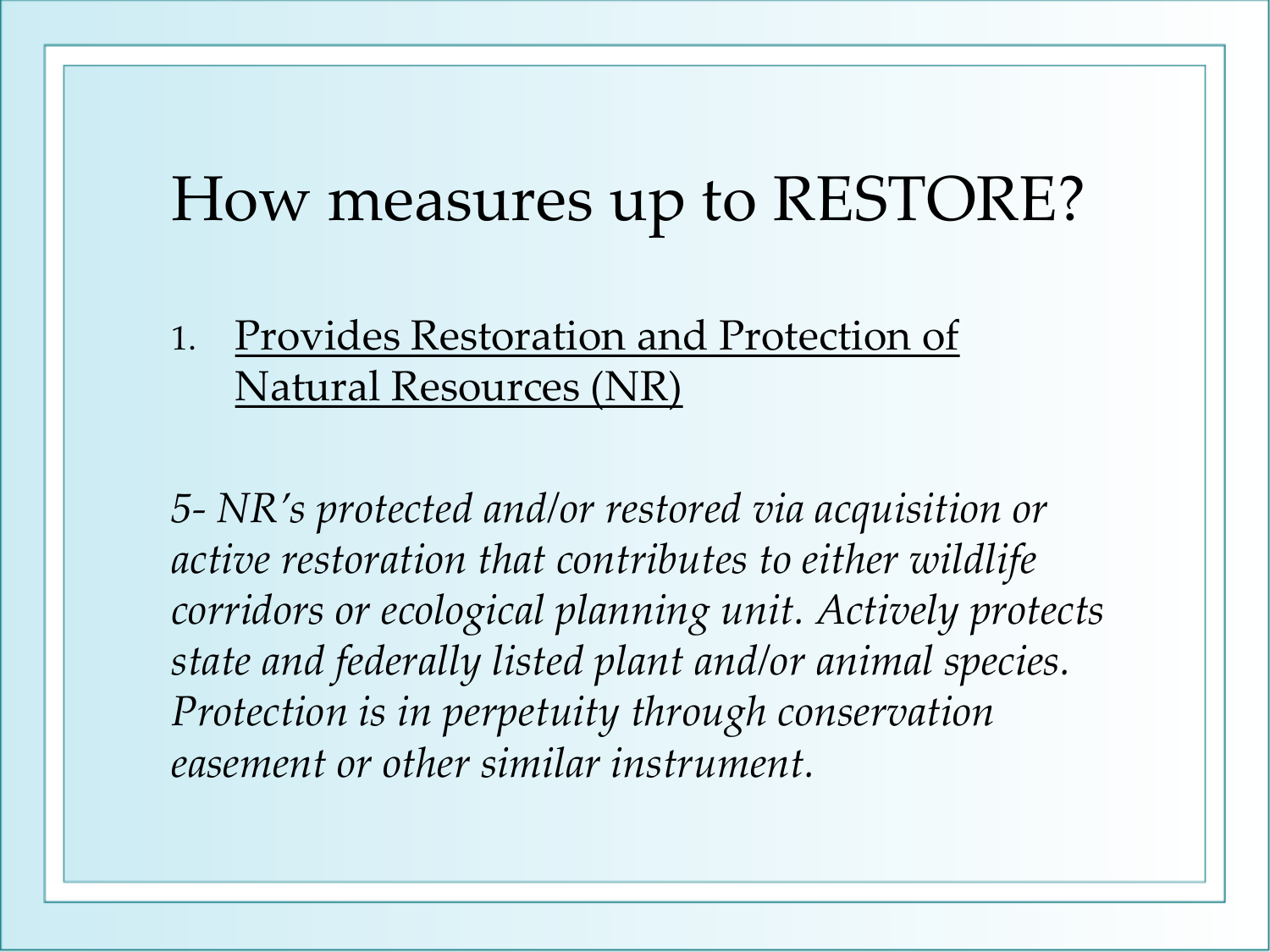### 2. Mitigates damage to fish, wildlife or natural resources

*5- Action results in immediate, long term correction of damage. Public health is positively increased. Invasive species removed. Long term potential exists to correct endangered or threatened status. Other benefits such as economic growth are realized as a result.*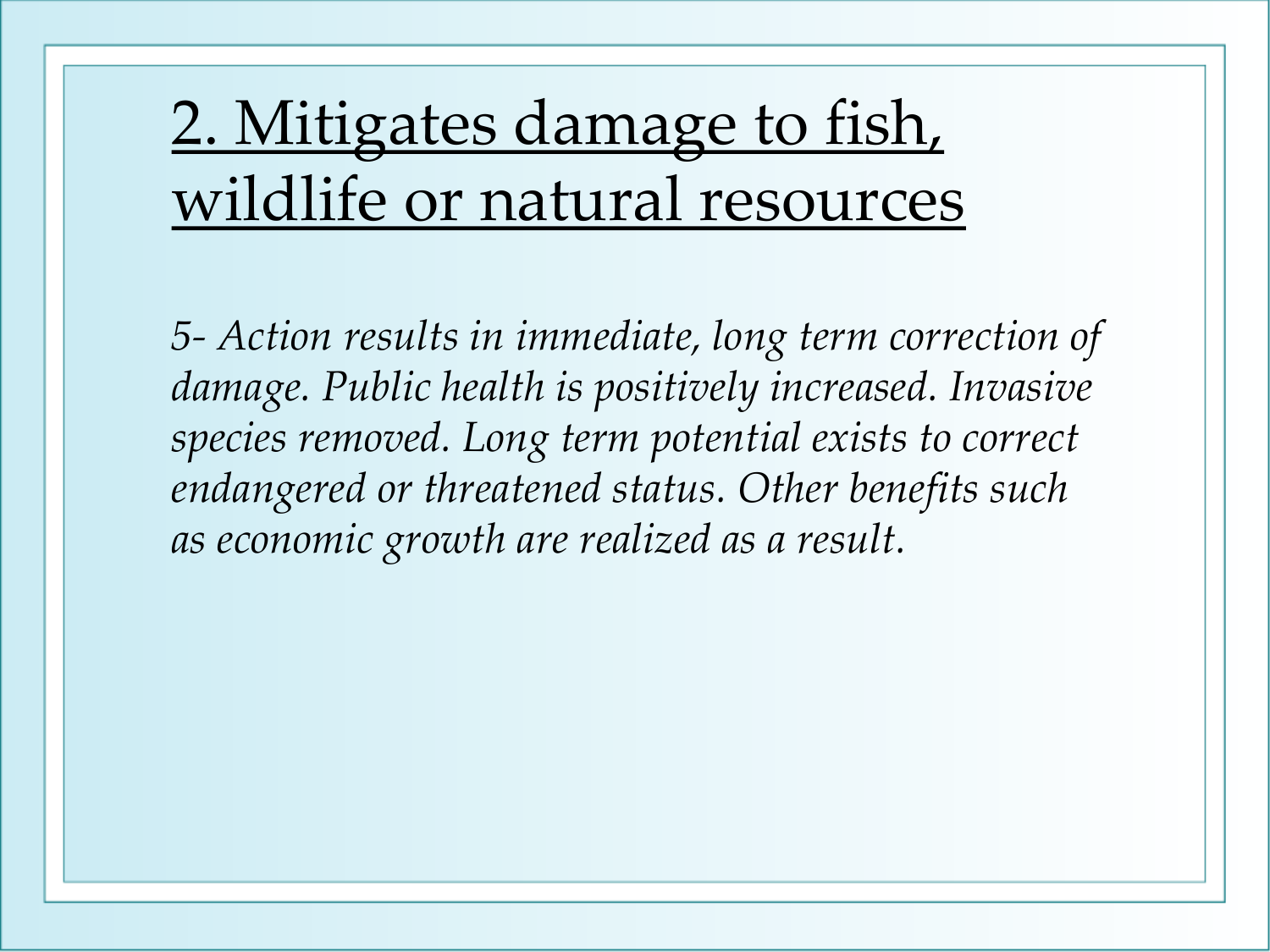### 3. Implements a federally approved marine or coastal conservation plan

• 1- Does not significantly contribute to program improvements of existing federally approved marine or coastal conservation plans…

…Habitat conservation areas created are temporary or limited to a less than one square mile...Threatened or endangered species protection is not developed but benefits to a specific species are realized…Migratory bird lands…some small scale or temporary benefits a realized.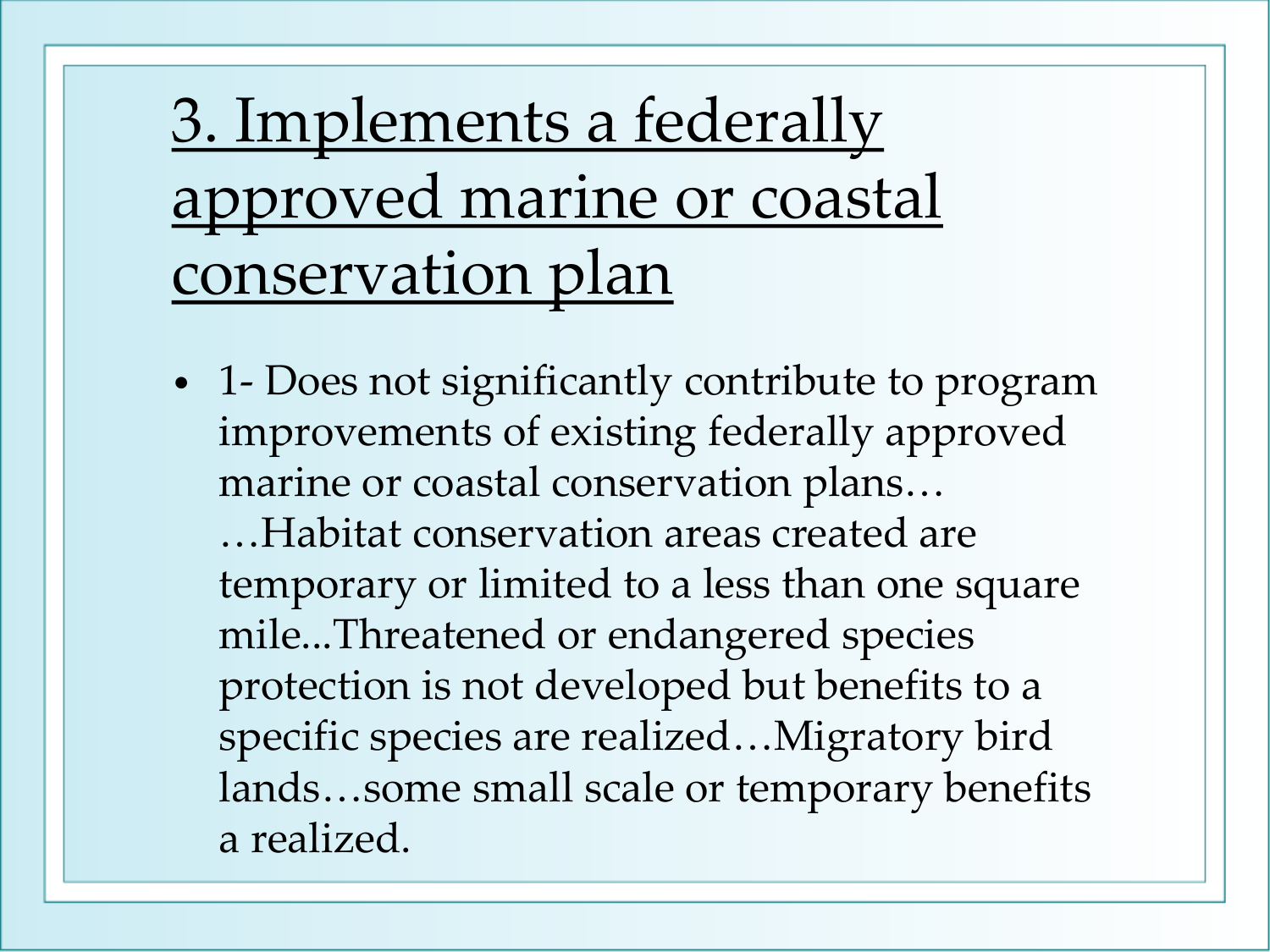### 4. Workforce Development and Job Creation

1- Project provides a surplus of available work for existing workers within the County and maintains the current number of public and private sector jobs. All jobs are considered to be part-time or full-time temporary lasting one year or less upon start of project. Work created is temporary in duration.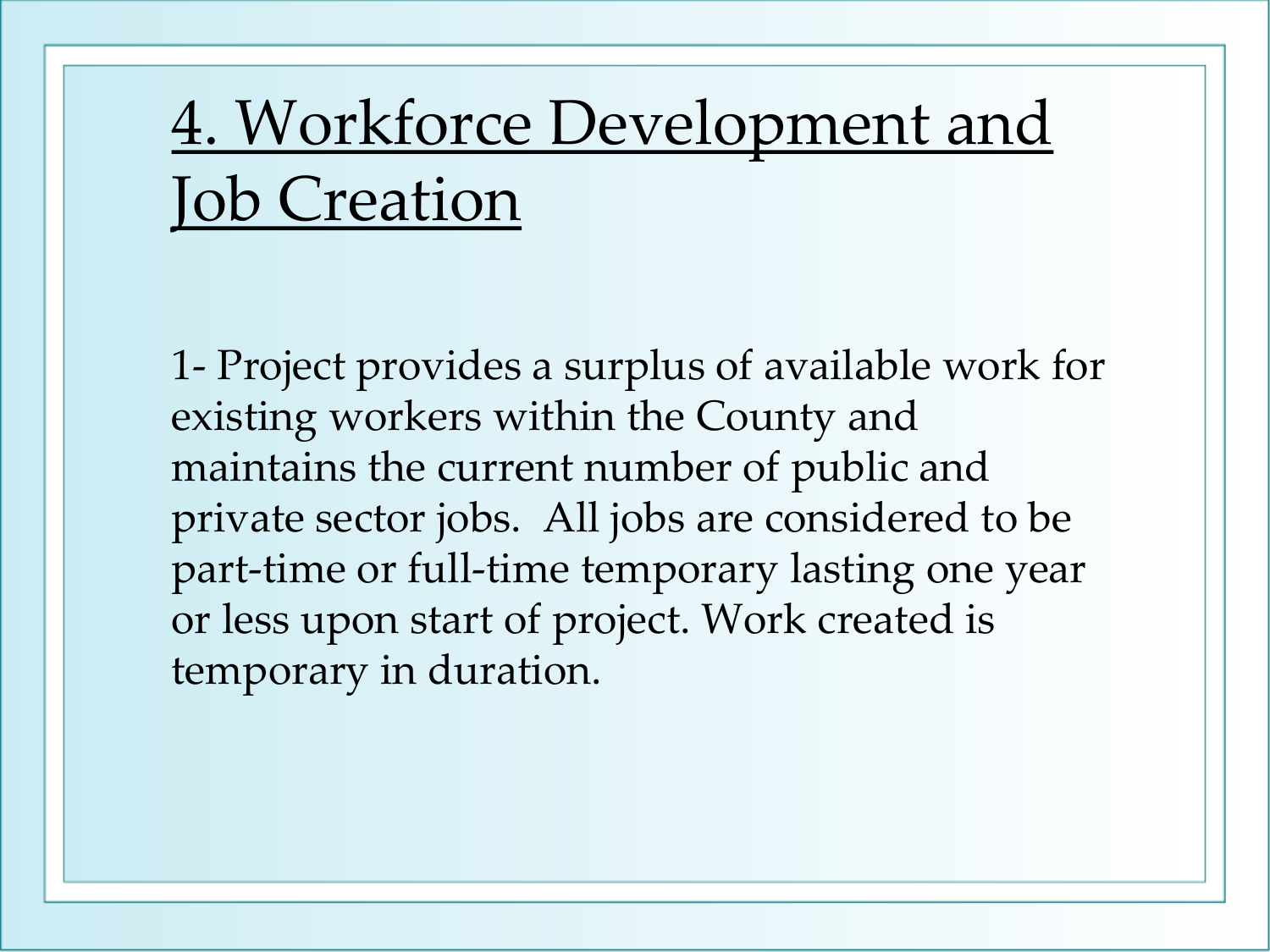### 5. Improvements to an impacted coastal State Park

1- A portion of the project indirectly provides temporary or minor benefits to a State Park.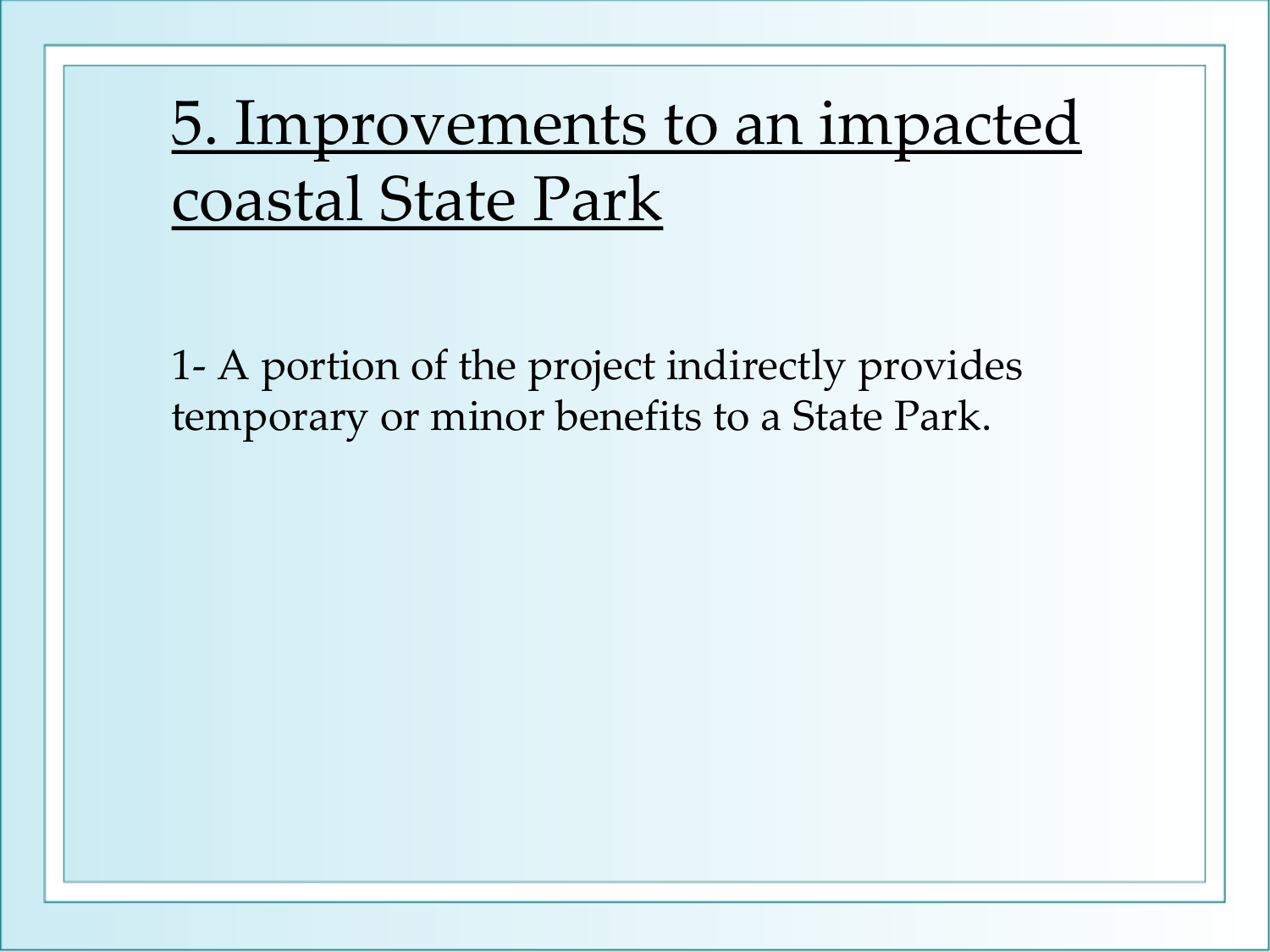6B. Infrastructure Projects Benefitting Ecological Resources

1- Project has an indirect, but measurable benefit to an ecological resource. The benefit does not fully correct a deficiency or restore a function.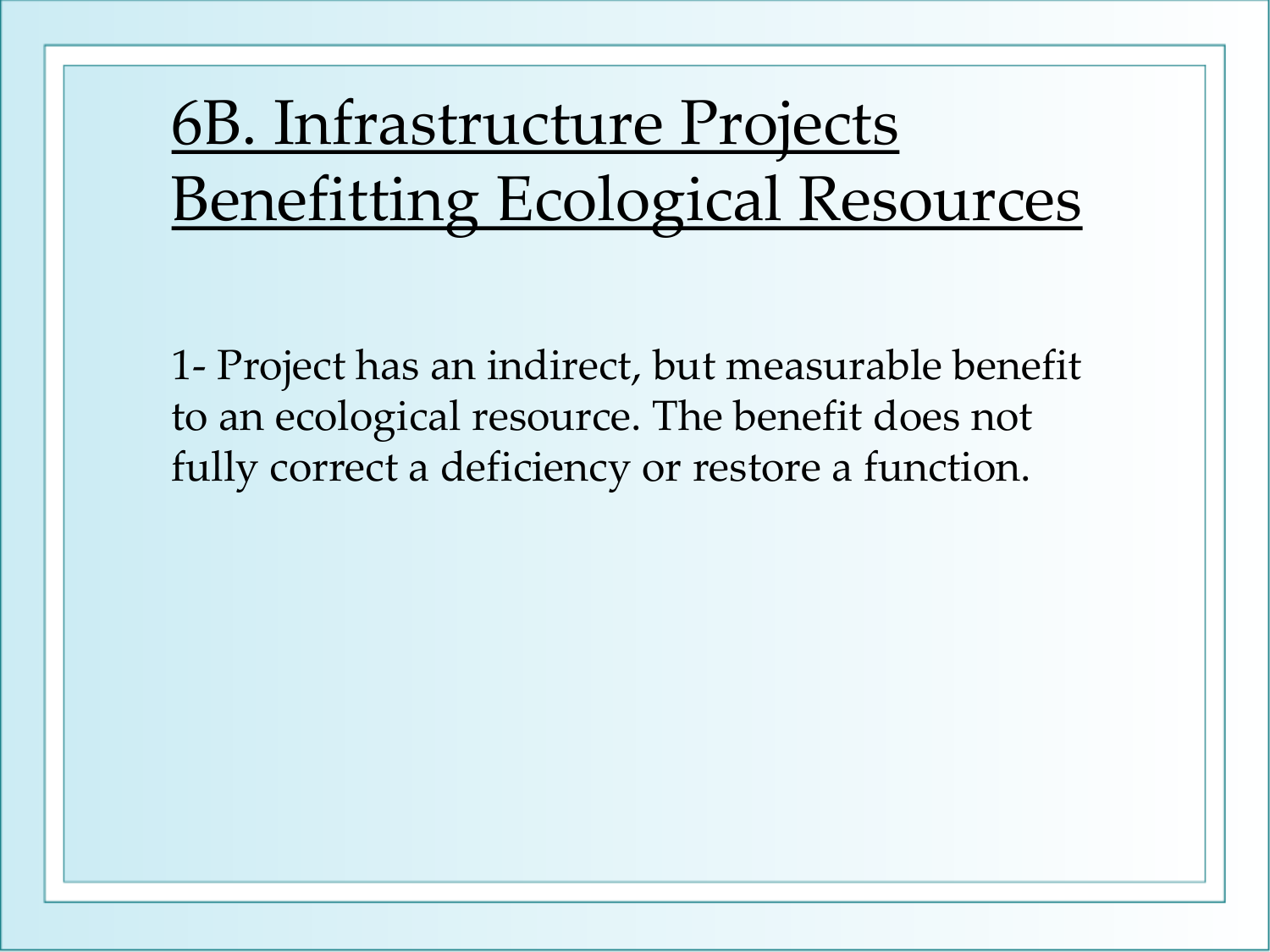### 7. Coastal Flood Protection and Related Infrastructure

3- Project identifies areas potentially affected by floods; and there is more than a 50% increase in the LOS to a large flood prone area (more than 100 residents) or a 75% increase to an area with less than 100 residents.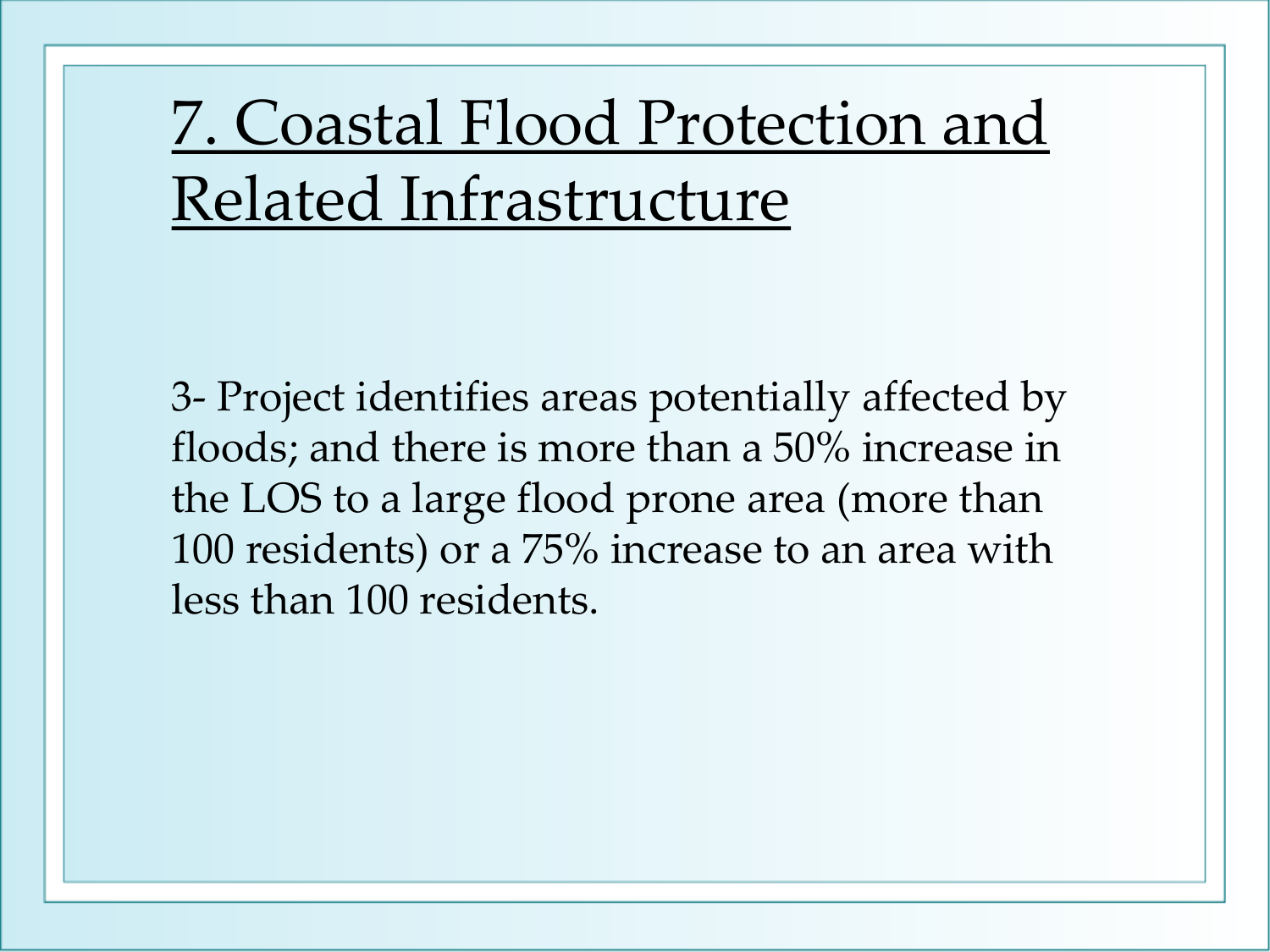### 9. Promotes Tourism and Recreational Fishing

3- Multi-seasonal impact. Generates some significant economic income for the local city.